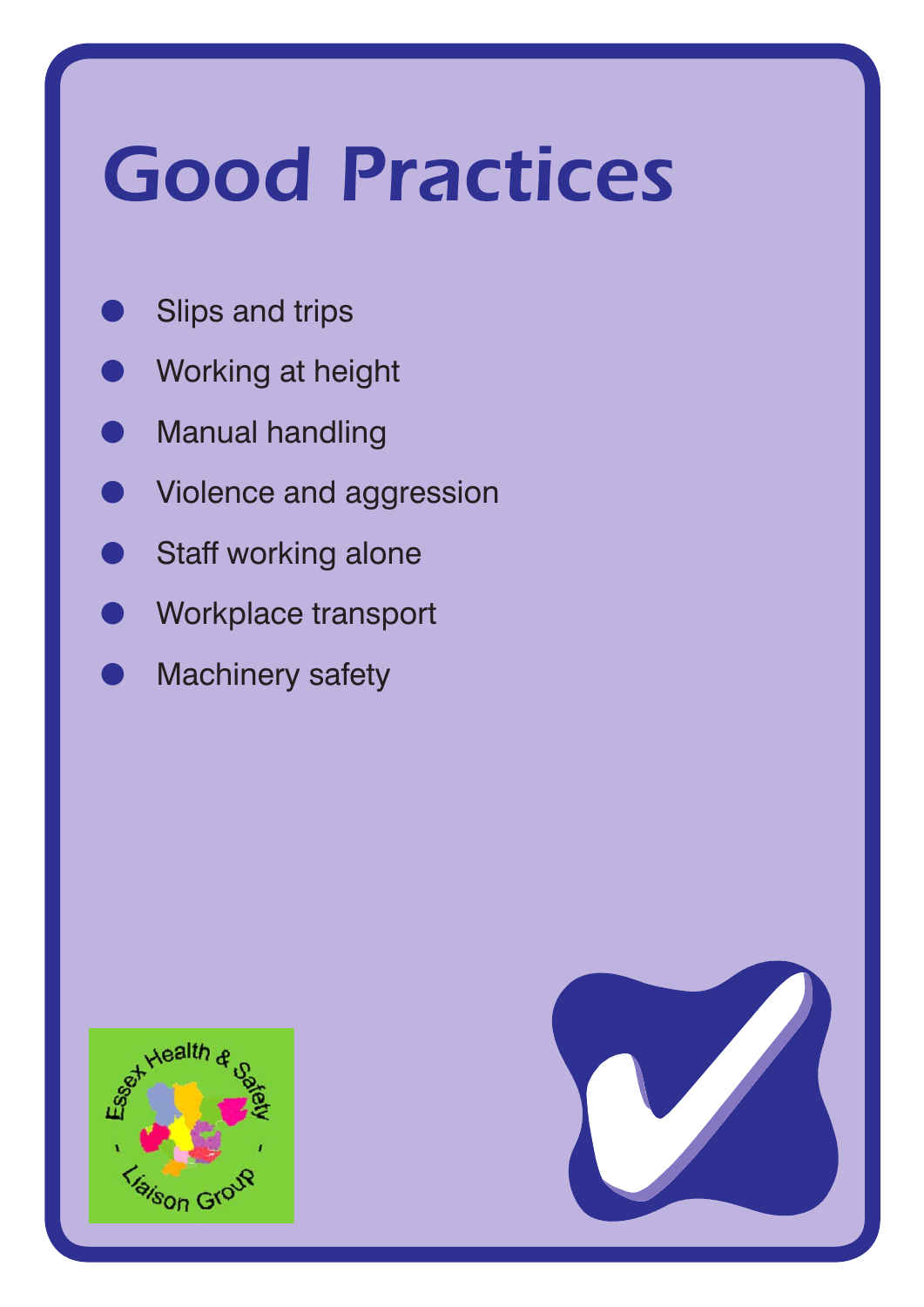## *Slips and Trips*

Slips and Trips are the biggest cause of accidents in any business.

| <b>Safety point</b>                                                                                                                                                                                                               | Why?                                                                                                                                                                                                                          | What do you do?                                                               |
|-----------------------------------------------------------------------------------------------------------------------------------------------------------------------------------------------------------------------------------|-------------------------------------------------------------------------------------------------------------------------------------------------------------------------------------------------------------------------------|-------------------------------------------------------------------------------|
| Floors, walkways and<br>traffic routes should be<br>constructed of suitable<br>materials and well<br>maintained. For example<br>if the floor is likely to get<br>wet, then suitable slip<br>resistant flooring should<br>be used. | Unsuitable, uneven<br>or damaged floor<br>surfaces can cause<br>staff and members of<br>the public to slip or trip<br>causing injury.                                                                                         | Floors and walkways are checked by:<br>Floors and walkways are checked every: |
| Floors, walkways and<br>traffic routes should be<br>kept clear, and free from<br>obstruction.                                                                                                                                     | People can fall over<br>boxes or trip on trailing<br>cables.                                                                                                                                                                  | Damage, trip hazards and poor housekeeping<br>should be reported to:          |
| Spillages should be<br>cleaned up immediately<br>and staff should know<br>what to do when<br>spillages happen.                                                                                                                    | People can slip and<br>injure themselves on<br>wet and slippery floors.                                                                                                                                                       | Our procedure for dealing with spillages is:                                  |
| Floors should be<br>cleaned with the<br>correct materials and<br>equipment.                                                                                                                                                       | Using the wrong<br>cleaning materials<br>can cause the floor to<br>become more slippery<br>or damage the floor.                                                                                                               | Our materials and where they should be used are<br>listed on the next page.   |
| Staff should wear<br>suitable footwear<br>depending on what their<br>job involves.                                                                                                                                                | Staff working in<br>areas where the floor<br>cannot be kept dry<br>are more likely to slip<br>and should wear slip<br>resistant footwear.<br>If provided with non<br>slip footwear staff<br>should make sure they<br>wear it. | Our policy on footwear is:                                                    |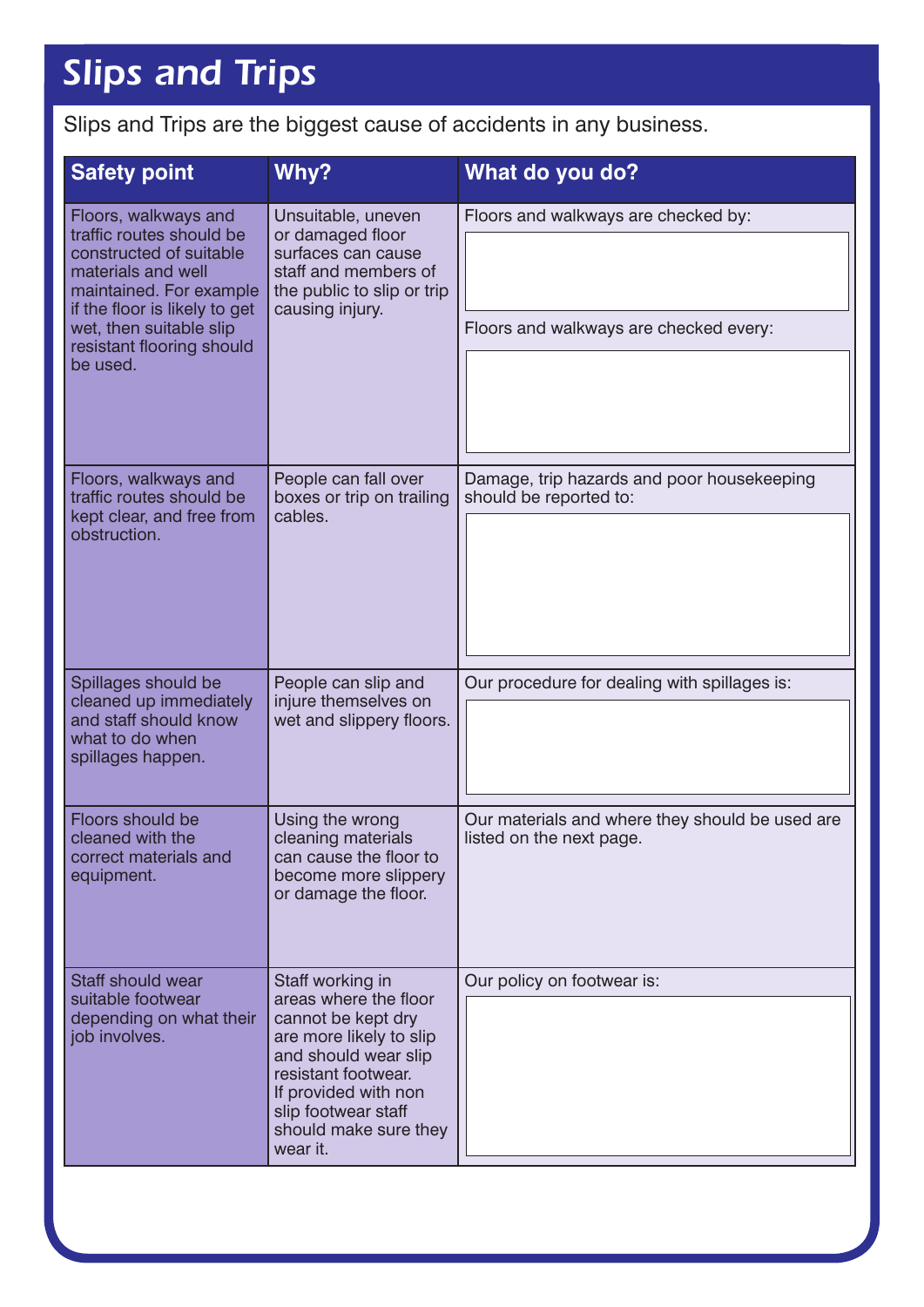## *Using cleaning materials*

| <b>Cleaning materials</b> | Areas to use them |
|---------------------------|-------------------|
|                           |                   |
|                           |                   |
|                           |                   |
|                           |                   |
|                           |                   |
|                           |                   |
|                           |                   |
|                           |                   |
|                           |                   |
|                           |                   |
|                           |                   |
|                           |                   |
|                           |                   |
|                           |                   |
|                           |                   |
|                           |                   |
|                           |                   |
|                           |                   |
|                           |                   |
|                           |                   |
|                           |                   |
|                           |                   |
|                           |                   |
|                           |                   |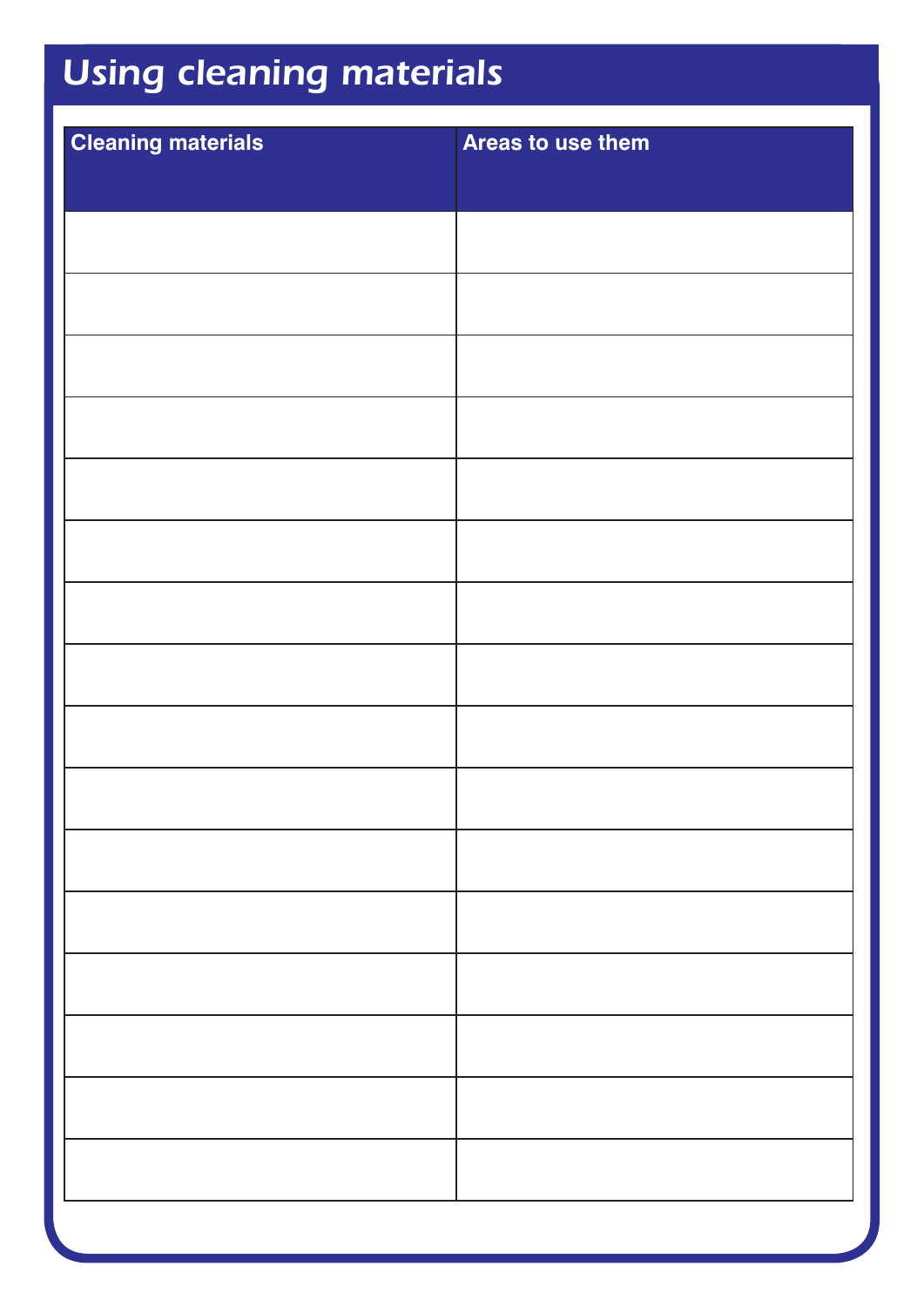## *Working at Height*

Falls from height remain the most common kind of workplace fatality and can easily be prevented by taking simple precautions.

| <b>Safety point</b>                                                                                                                                                                                                                                                                                                                                                                                    | Why?                                                                                                                                                                                                                                                  | What do you do?                                                                                                                                                                                                                                                                           |
|--------------------------------------------------------------------------------------------------------------------------------------------------------------------------------------------------------------------------------------------------------------------------------------------------------------------------------------------------------------------------------------------------------|-------------------------------------------------------------------------------------------------------------------------------------------------------------------------------------------------------------------------------------------------------|-------------------------------------------------------------------------------------------------------------------------------------------------------------------------------------------------------------------------------------------------------------------------------------------|
| All work at a height<br>where an injury can<br>occur, needs to be<br>assessed by law.                                                                                                                                                                                                                                                                                                                  | If you don't assess the work<br>properly then some safety<br>issues could be ignored and<br>ultimately contribute to a fall<br>from height.                                                                                                           | Does any work on your premises<br>involve working at height? ie changing<br>lightbulbs, storing items on high level<br>shelving<br>No <sub>1</sub><br>Yes $\Box$                                                                                                                          |
| If you employ<br>contractors who work<br>at height, you must tell<br>them of any access<br>problems or other<br>problems which could                                                                                                                                                                                                                                                                   | If a contractor has an accident<br>and it was caused because<br>you had not told them of any<br>problems, then you may be<br>liable. In addition, if you see<br>them doing something you                                                              | Have you carried out an assessment?<br>(Next page)<br>Yes $\Box$<br>No <sub>1</sub>                                                                                                                                                                                                       |
| affect their safety.                                                                                                                                                                                                                                                                                                                                                                                   | believe is dangerous, you must<br>inform them.                                                                                                                                                                                                        | If not, what have you done?                                                                                                                                                                                                                                                               |
| If you employ more<br>than 5 people, your<br>assessment must be<br>recorded.                                                                                                                                                                                                                                                                                                                           | The law requires that the<br>assessment must be recorded<br>if you employ more than 5<br>persons.                                                                                                                                                     |                                                                                                                                                                                                                                                                                           |
| <b>Safety point</b>                                                                                                                                                                                                                                                                                                                                                                                    | Why?                                                                                                                                                                                                                                                  | What do you do?                                                                                                                                                                                                                                                                           |
| <b>Working from ladders</b><br>can be justified if a<br>suitable assessment is<br>carried out as long as:<br>1. The work from a<br>ladder is for short<br>duration only. (30mins<br>max)<br>2. The equipment<br>used from the ladder is<br>lightweight. (10kg max)<br>3. Three points of<br>contact must be<br>maintained throughout<br>the work. (Unless very<br>briefly ie changing a light<br>bulb) | 1. Concentration levels are<br>reduced the longer a person<br>works up a ladder.<br>2. Additional weight causes<br>unstable working conditions<br>and extra stress on the ladder.<br>3. To ensure maximum stability<br>and eliminates overstretching. | Ladders are stored away in a safe place.<br>Where<br>Ladders are regularly checked for<br>defects.<br>By<br>The ladder is suitable for the task.<br>Agreed by<br>You employ a contractor to do work at<br>height where a risk assessment cannot<br>justify the task in hand.<br>Agreed by |

What else do I need to make sure?

- Anyone using ladders or kick stools must be suitably capable and fit enough.
- Anyone using ladders must be competent enough to do the work and to use the ladder.
- Leaning ladders must be suitably secured to prevent slipping or toppling.
- Suitable footwear must be worn when using ladders.
- Always move the ladder, never overstretch.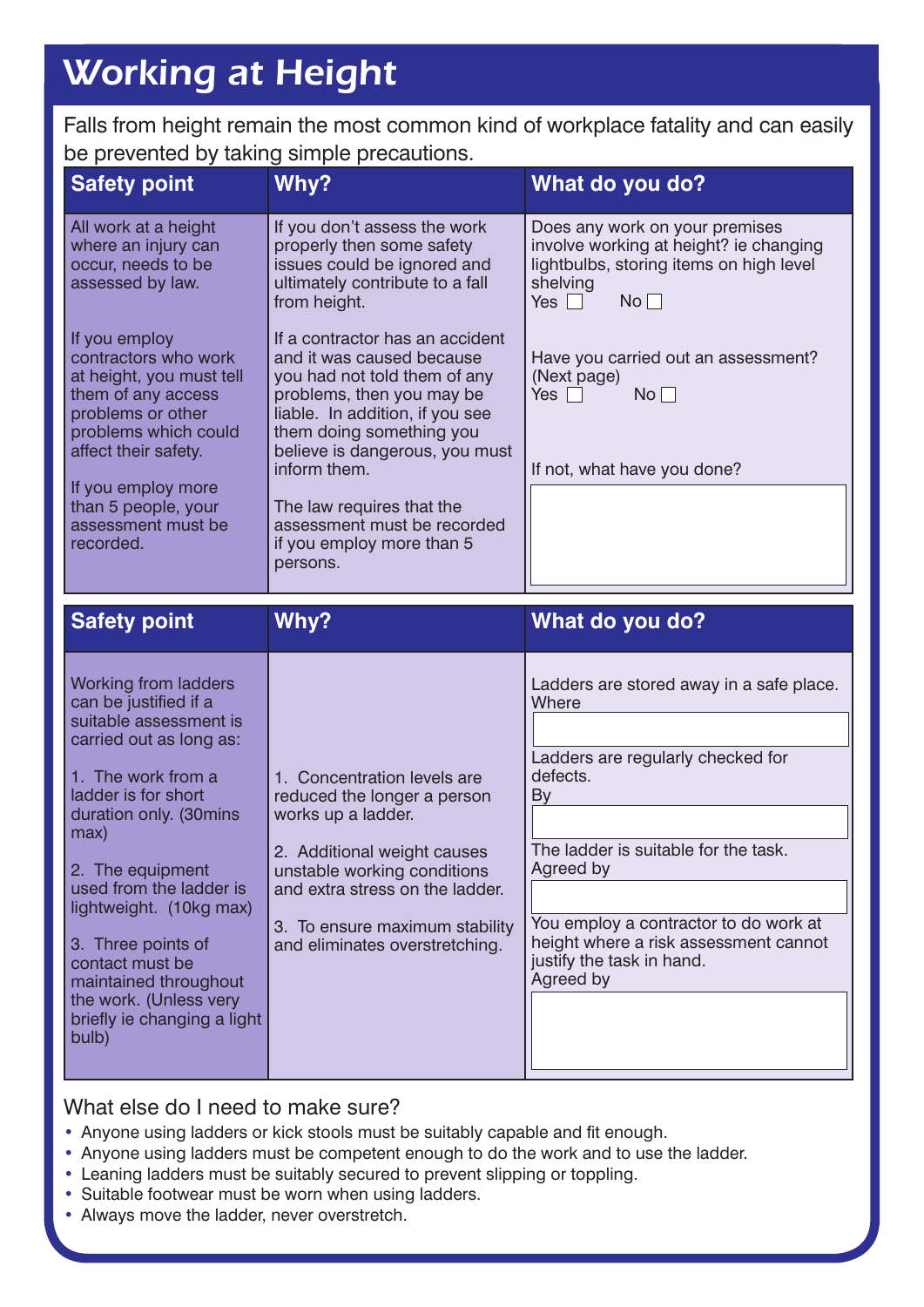## *Generic Risk Assessment Guidelines for using ladders*

#### Name of person completing assessment:................................................................

ACTIVITY: Using ladders for access or as a work place for cleaning, maintenance, painting, decorating, ceiling work, electrical work, plumbing, inspections, garden work etc.

#### Most common hazards

| <b>OVERREACHING</b><br>1. Ladder becomes unstable<br>2. User or tools could fall<br>3. User or tools could strike a<br>person below | <b>SIDEWAYS LOADING</b><br>e.g Drilling<br>1. User pushes himself &<br>steps off balance & falls<br>2. User, ladder or tools could<br>strike persons below | <b>LOSING BALANCE</b><br>1. User loses balance<br>2. User grabs ladder &<br>becomes unstable<br>3. User, ladder or tools fall<br>4. User, ladder or tools strike<br>persons below |  |  |  |
|-------------------------------------------------------------------------------------------------------------------------------------|------------------------------------------------------------------------------------------------------------------------------------------------------------|-----------------------------------------------------------------------------------------------------------------------------------------------------------------------------------|--|--|--|
| People at risk: Users and others on site                                                                                            |                                                                                                                                                            |                                                                                                                                                                                   |  |  |  |
|                                                                                                                                     |                                                                                                                                                            |                                                                                                                                                                                   |  |  |  |
| Control measures (All responses must be 'Yes')                                                                                      |                                                                                                                                                            |                                                                                                                                                                                   |  |  |  |
| Is the ladder strong enough for the task?                                                                                           |                                                                                                                                                            | YES/NO                                                                                                                                                                            |  |  |  |
| Is the ladder suitable for the task?                                                                                                |                                                                                                                                                            | YES/NO                                                                                                                                                                            |  |  |  |
| Is the ladder capable of reaching the required height?                                                                              |                                                                                                                                                            | YES/NO                                                                                                                                                                            |  |  |  |
|                                                                                                                                     | Has the ladder been inspected for damage before use and considered safe?                                                                                   |                                                                                                                                                                                   |  |  |  |
| Can the ladder be positioned safely without slipping or falling?<br>YES/NO                                                          |                                                                                                                                                            |                                                                                                                                                                                   |  |  |  |
| Is footwear suitable for working on a ladder?<br>YES/NO                                                                             |                                                                                                                                                            |                                                                                                                                                                                   |  |  |  |
| Will only one person be working on the ladder?<br>YES/NO                                                                            |                                                                                                                                                            |                                                                                                                                                                                   |  |  |  |
| Is the person using the ladder competent and fit?                                                                                   |                                                                                                                                                            |                                                                                                                                                                                   |  |  |  |
| Ground conditions: (are they firm, level & stable?)                                                                                 |                                                                                                                                                            |                                                                                                                                                                                   |  |  |  |
| Do weather conditions allow safe use of the ladder?<br>(e.g. wind, rain, snow, ice, temperature & sun)                              |                                                                                                                                                            |                                                                                                                                                                                   |  |  |  |
| Will duration of the task without a break be less than 30 minutes?                                                                  |                                                                                                                                                            |                                                                                                                                                                                   |  |  |  |
| Has the risk of electrical shock been considered?<br>(e.g. no LIVE electrical conductors within a dangerous proximity)              |                                                                                                                                                            |                                                                                                                                                                                   |  |  |  |
| Is it possible to carry materials, equipment & tools, climb the ladder & work<br>safely whilst maintaining a handhold?              |                                                                                                                                                            |                                                                                                                                                                                   |  |  |  |
| Can the ladder be positioned to avoid overreaching & sideways-on working?                                                           |                                                                                                                                                            |                                                                                                                                                                                   |  |  |  |
| Is the working area around the ladder cordoned off to protect members of the<br>YES/NO<br>public & other personnel?                 |                                                                                                                                                            |                                                                                                                                                                                   |  |  |  |
| In view of the response to the 'Control Measures' above, a ladder is suitable for the task in hand.                                 |                                                                                                                                                            |                                                                                                                                                                                   |  |  |  |

SIGNATURE ...........................................................................................DATE............................................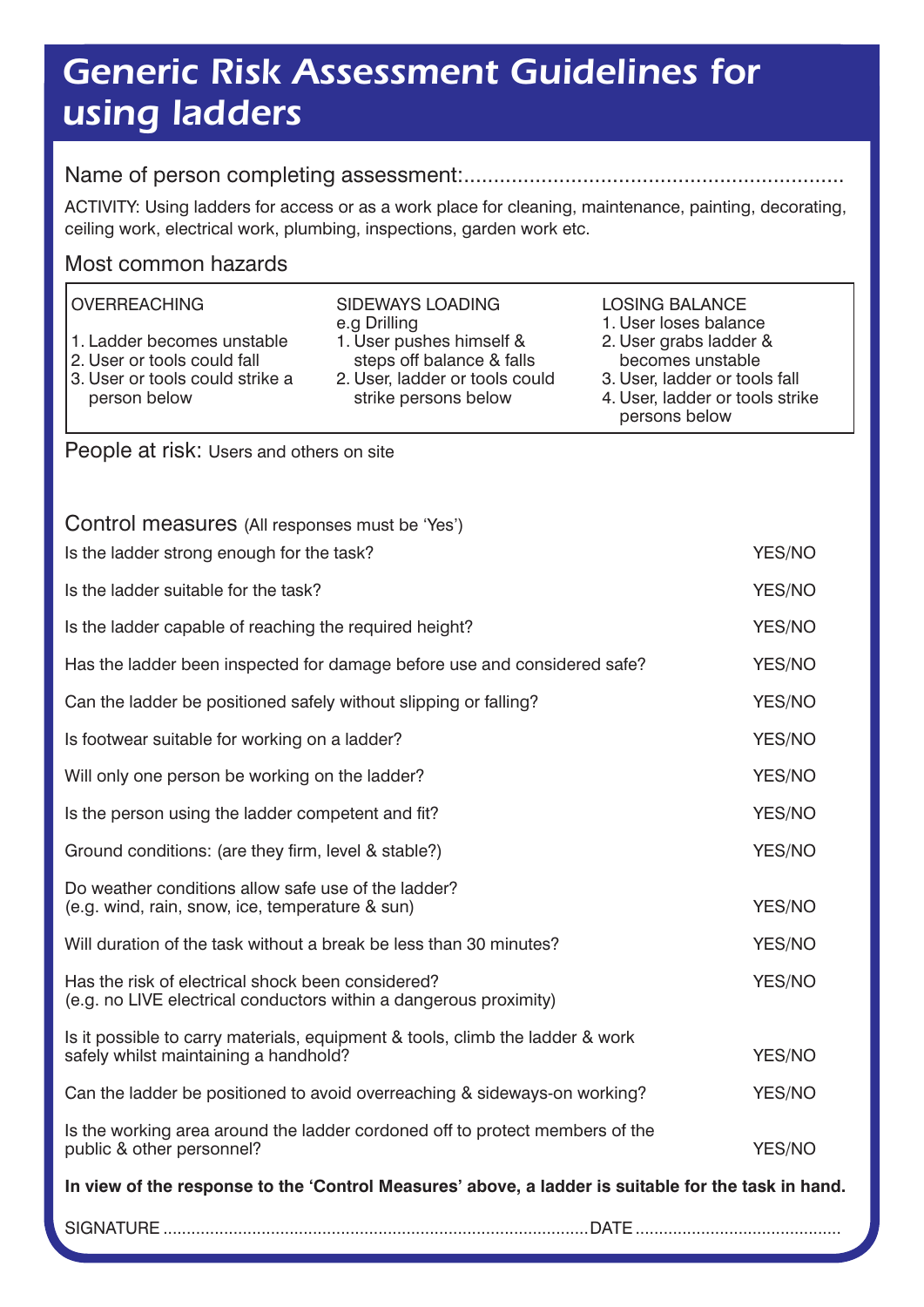### *Manual Handling*

Moving loads using physical force is called manual handling. It causes nearly a third of all reportable accidents. Manual handling activities should be avoided where possible and risk assessments done wherever they have to be carried out. Any manual handling should be made safer by adopting suitable controls.

#### **What is manual handling?**

Manual handling is the use of the body to lift, carry, push or pull a load.

List any significant manual handling tasks here:

You should complete the manual handling assessment form on the following pages for each identified task.

#### **What injuries are caused by manual handling?**

Manual handling can cause injury in the short term through accidents, or longer term damage from bad handling techniques.

Short term injuries include bruises, cuts, hernias, sprained and inflamed tendons, sprained ligaments, ruptured discs, trapped nerves, and crushed fingers and feet and broken bones.

Longer term damage often leads to persistent back injuries.

#### **How do I plan effective manual handling procedures?**

You need to consider four factors:

- 1. the nature of the **task** itself;
- 2. the weight and type of **load** being moved;
- 3. the ability of the **individual** person carrying out the task;
- 4. the **environment** in which the activity is being carried out.

#### **How can we prevent injuries from occurring?**

AVOID – The most effective way of preventing injuries is to remove the hazard— i.e. remove the need to carry out any manual handling. For example you may be able to use an automated aid such as a trolley or lift. Any alternative means of moving objects must also be assessed and controlled to ensure that they do not cause any new significant hazards.

ASSESS – Any manual handling tasks that cannot be avoided must be properly assessed to ensure that remaining risk factors are all reduced by using adequate controls. You can photocopy the Activity assessment sheets for each task identified.

REDUCE – Can loads be made smaller, can lifting distances or heights be reduced, should come tasks be done by two people, what action can you take to lessen manual handing tasks?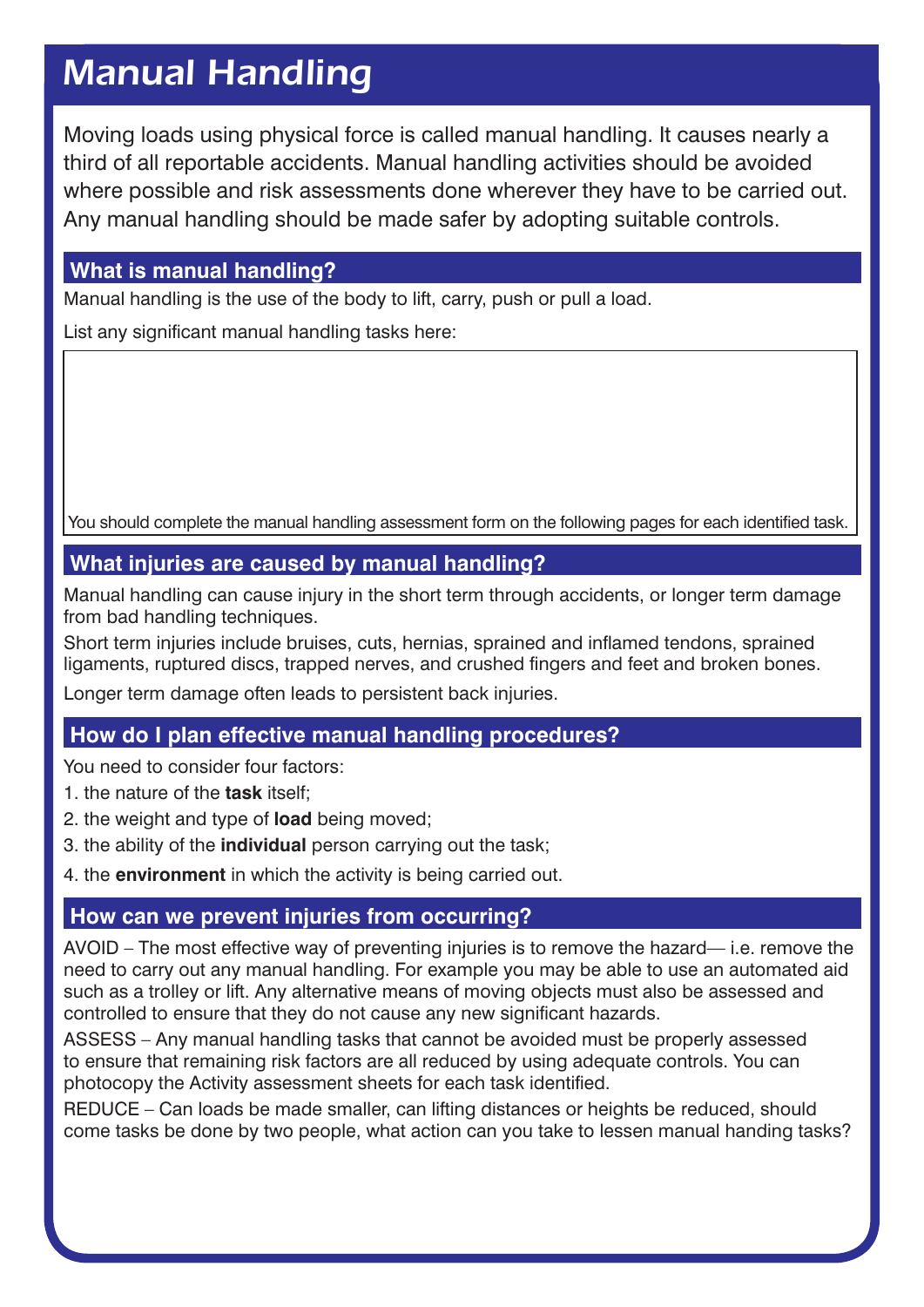#### **Manual Handling Assessment Form**

Activity assessment

Describe the Manual Handling activity here:

| <b>TASK</b>                       |     |           |  |
|-----------------------------------|-----|-----------|--|
| <b>DOES IT INVOLVE:</b>           | Yes | <b>No</b> |  |
| Holding away from the body        |     |           |  |
| Twisting stooping or reaching     |     |           |  |
| Large vertical movement           |     |           |  |
| Long distance                     |     |           |  |
| Strenuous effort                  |     |           |  |
| Repetition                        |     |           |  |
| Are there rest breaks?            |     |           |  |
|                                   |     |           |  |
|                                   |     |           |  |
| <b>CAN YOU:</b>                   | Yes | No        |  |
| Use a lifting aid                 |     |           |  |
| Improve the workplace layout      |     |           |  |
| Reduce the amount of twisting etc |     |           |  |
| Avoid lifting from the floor      |     |           |  |
| Reduce carrying distance          |     |           |  |
| Avoid repetition                  |     |           |  |
| Vary the work                     |     |           |  |
| Push rather than pull             |     |           |  |
| Provide rest periods              |     |           |  |

#### **LOAD**

The size, weight and stability of the load and the frequency of handling are key risk factors.

Description Weight

1. Reduce the size and weight of the loads to make handling easier. Ask your suppliers if they can provide items in smaller quantities.

2. Make loads easier to grasp by providing straps under the load, or handles. Increase the stability of the loads which may move suddenly and unpredictably by using baffles in container

of liquids, or additional packing / stiffening around awkwardly shaped items in packing boxes. 3. Wear suitable personal protective equipment such as non-slip gloves, safety footwear or overalls.

4. Make sure that any carrying equipment is designed to the maximum working load's weight.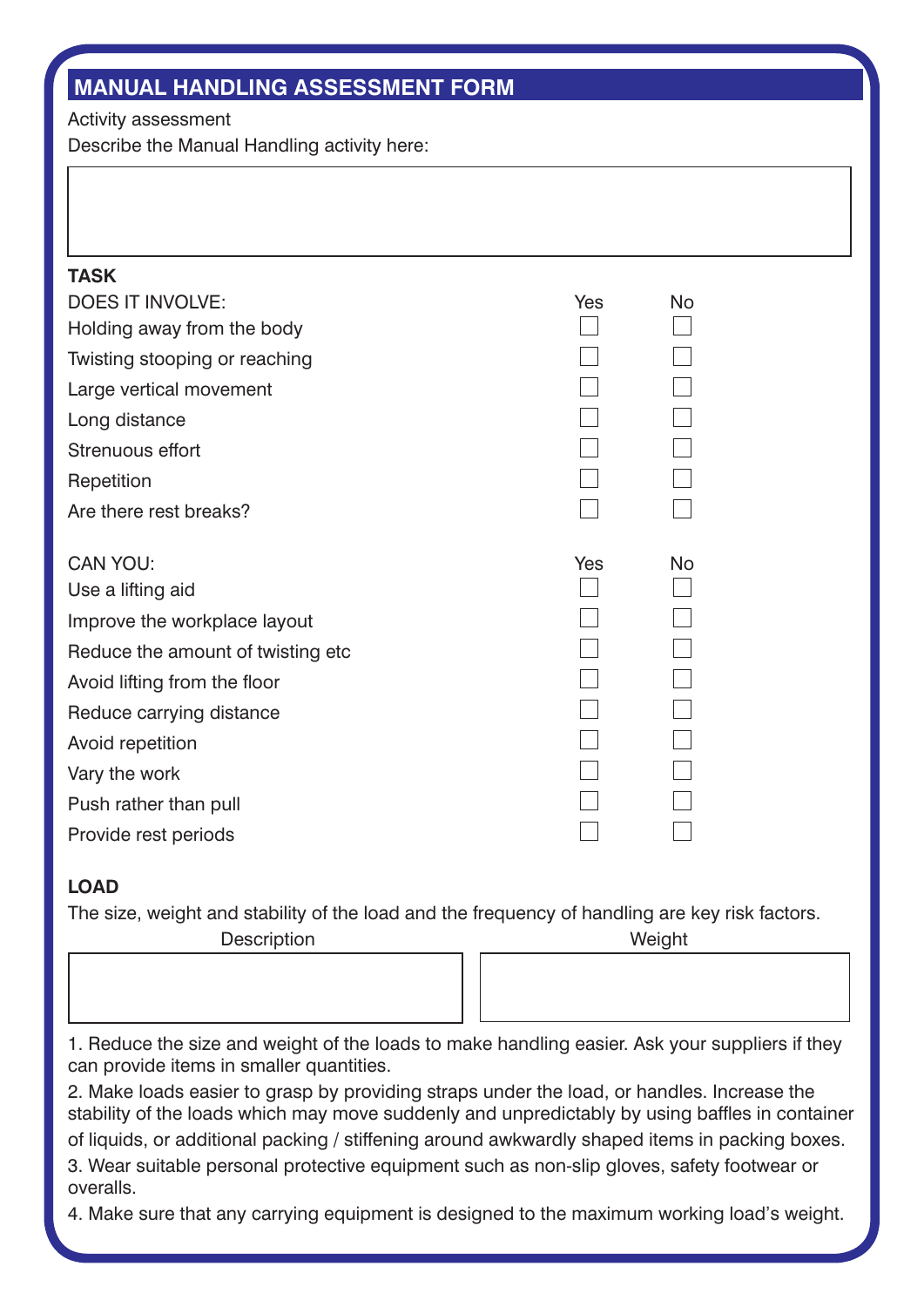How do you make sure that staff are aware of the weight of the load carried for this particular activity?

How do you ensure the load is stable?

What measures do you use to make the load easier to carry ?

**Handles** Smaller loads Personal protective clothing:

#### ENVIRONMENT

This is the area where the manual handling task is carried out, including the space available, the floor condition,

lighting, changes in levels and weather conditions.

#### **Before you lift any load:**

1. Check the surrounding area. Ensure the flooring is level and free from slip/trip hazards, there is adequate lighting and the temperature/humidity is suitable.

2. Remove any obstructions and ensure that there is enough space.

Describe the immediate area that the activity takes place in:

List the checks on the immediate environment that staff make prior to undertaking this manual handling activity: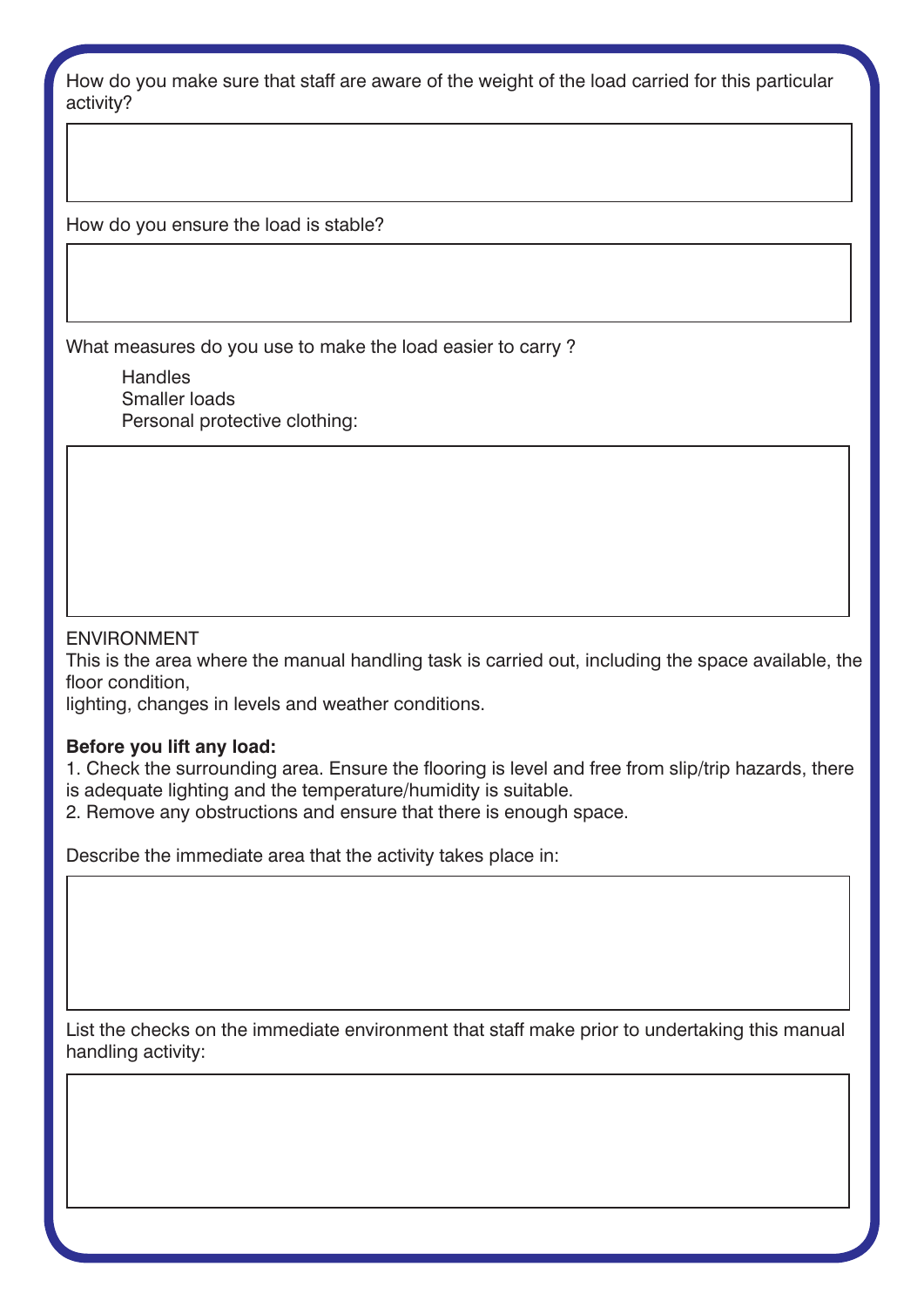| <b>Safety point</b>                                                                                                                                                                                  | Why?                                                                                                                                                                                                                                                                                                                                           | What do you do?                                                                                                          |
|------------------------------------------------------------------------------------------------------------------------------------------------------------------------------------------------------|------------------------------------------------------------------------------------------------------------------------------------------------------------------------------------------------------------------------------------------------------------------------------------------------------------------------------------------------|--------------------------------------------------------------------------------------------------------------------------|
| The ability to carry out<br>manual handling<br>safely varies between<br>individuals.<br>1. Do not allow staff to<br>carry out manual<br>handling tasks unless<br>they have been<br>adequate trained. | Employees who are<br>unfit are more likely<br>to suffer from a back<br>injury when carrying<br>out manual handling<br>tasks. Some staff<br>may have medical<br>conditions such as<br>long standing back<br>ache, arthritic knees<br>and hips etc., or be<br>unfit making them<br>unable to perform<br>manual handling<br>techniques correctly. | How do you make sure that individuals are able to<br>carry out the manual handling activities required<br>by their role? |
| 2. Ensure employees<br>know they must<br>inform you of their<br>capabilities. For<br>example if they have a<br>health problem or<br>are pregnant they will be<br>at higher risk of<br>injury.        |                                                                                                                                                                                                                                                                                                                                                | How do staff report health or capability issues to<br>you?                                                               |
| You must train staff<br>on the safe systems<br>you have developed<br>for carrying out all<br>significant manual<br>handling activities in<br>your workplace.                                         | The instruction and<br>training should<br>be related to the<br>specific tasks in<br>the employees' job<br>and should include<br>supervised practice<br>in the workplace.                                                                                                                                                                       | What training on manual handling tasks do you<br>provide?                                                                |
| All staff including Senior<br>Managers should attend<br>practical manual<br>handling training even<br>if they do not do 'hands<br>on' work themselves.                                               | This is because they<br>are responsible for<br>the manual handling<br>systems and proper<br>supervision of staff<br>practice.                                                                                                                                                                                                                  | What training do senior and supervising staff<br>receive?<br>Where do you keep records of manual handling<br>training?   |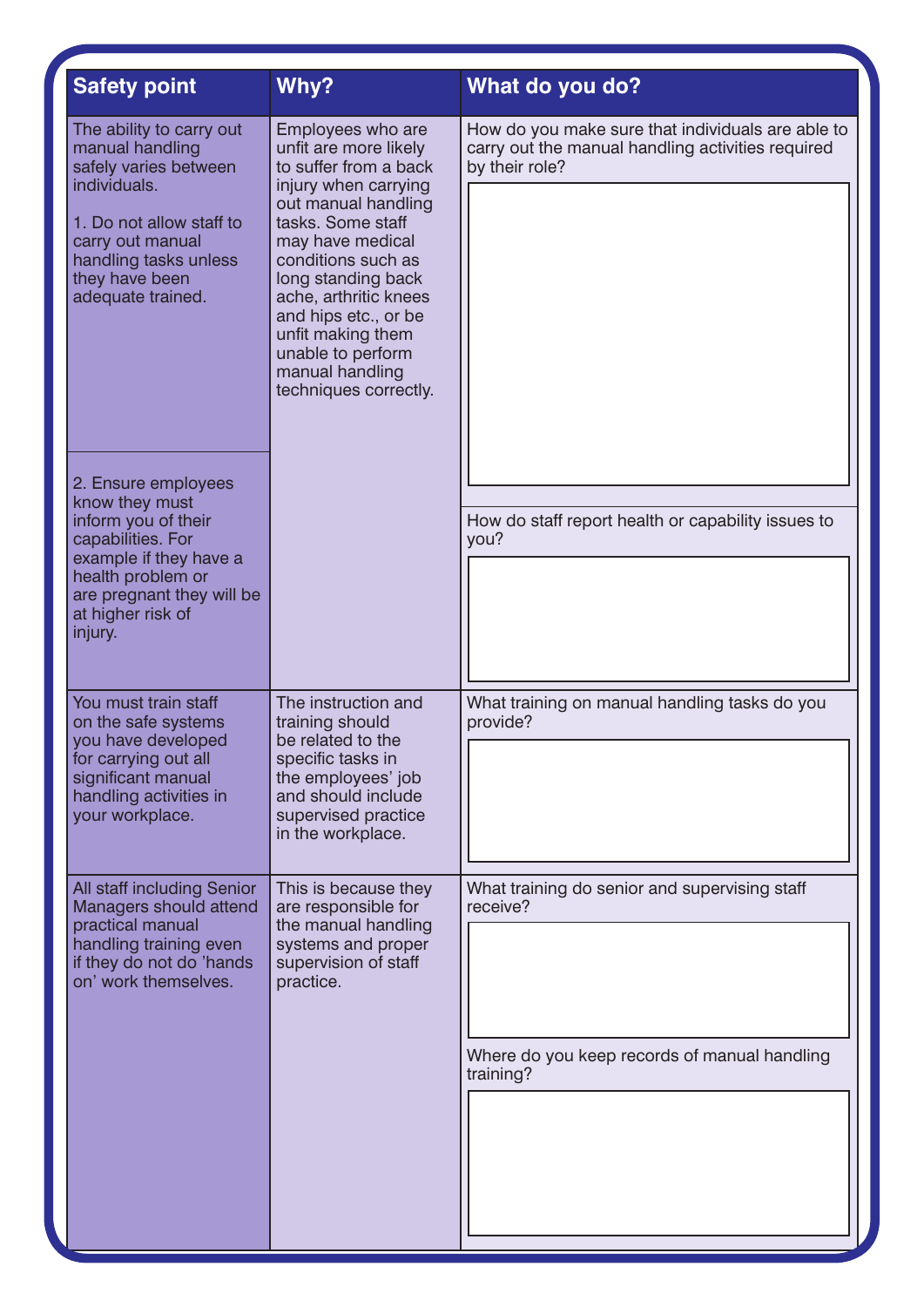## *Violence and aggression at work*

Some staff may be at increased risk of suffering from violence and aggression whilst at work.

| <b>Safety point</b>                                                                                                                                                                                                                                                                                                                                          | Why?                                                                                                                                                                                                                                                                                                                                                                                                      | What do you do?                                                                                                                                                                                                  |
|--------------------------------------------------------------------------------------------------------------------------------------------------------------------------------------------------------------------------------------------------------------------------------------------------------------------------------------------------------------|-----------------------------------------------------------------------------------------------------------------------------------------------------------------------------------------------------------------------------------------------------------------------------------------------------------------------------------------------------------------------------------------------------------|------------------------------------------------------------------------------------------------------------------------------------------------------------------------------------------------------------------|
| <b>Employers must protect</b><br>staff at risk from being<br>verbally or physically<br>abused, threatened or<br>assaulted at work by<br>members of the public<br>or other staff.<br>Staff particularly at risk<br>are those who provide<br>services such as cash<br>transactions, deliveries,<br>collections and security,<br>or who represent<br>authority. | For employers<br>violence can lead to<br>low morale, difficulties<br>to recruit and retain<br>staff. Aggression<br>and violence can<br>also create higher<br>insurance premiums<br>and compensation<br>payouts. For<br>employees, violence<br>can cause pain,<br>suffering and even<br>death. Serious or<br>persistent verbal abuse<br>or threats can also<br>damage health through<br>anxiety or stress. | Are any of your staff at increased risk from violent<br>or aggressive behaviour?<br>Yes $\Box$<br>No <sub>1</sub><br>The following staff are at risk from violence and<br>aggression and note from what activity |
| Talk to staff to find out if<br>there is a problem.                                                                                                                                                                                                                                                                                                          | You may not be<br>aware that staff feel<br>threatened.                                                                                                                                                                                                                                                                                                                                                    | Have you discussed this with staff?<br>Yes $\Box$<br>No.                                                                                                                                                         |
| Record all incidents and<br>classify them to judge<br>their potential severity.                                                                                                                                                                                                                                                                              | To show if a serious<br>problem exists.                                                                                                                                                                                                                                                                                                                                                                   | Our record of incidents is kept at                                                                                                                                                                               |
| Look for ways to stop<br>incidents happening in<br>future, put measures in<br>place and check that<br>they work.                                                                                                                                                                                                                                             | If you keep doing<br>things in the same way<br>you could have violent<br>or aggressive events<br>occuring again.                                                                                                                                                                                                                                                                                          | Have you looked at ways to prevent incidents<br>from happening?<br>Yes $\Box$<br>$No \ \Box$<br>Record any changes to working practices.                                                                         |
| For staff at greater risk of violence or aggression                                                                                                                                                                                                                                                                                                          |                                                                                                                                                                                                                                                                                                                                                                                                           |                                                                                                                                                                                                                  |
| The hazard is                                                                                                                                                                                                                                                                                                                                                | The controls in place<br>are                                                                                                                                                                                                                                                                                                                                                                              | Further action will be                                                                                                                                                                                           |
|                                                                                                                                                                                                                                                                                                                                                              |                                                                                                                                                                                                                                                                                                                                                                                                           |                                                                                                                                                                                                                  |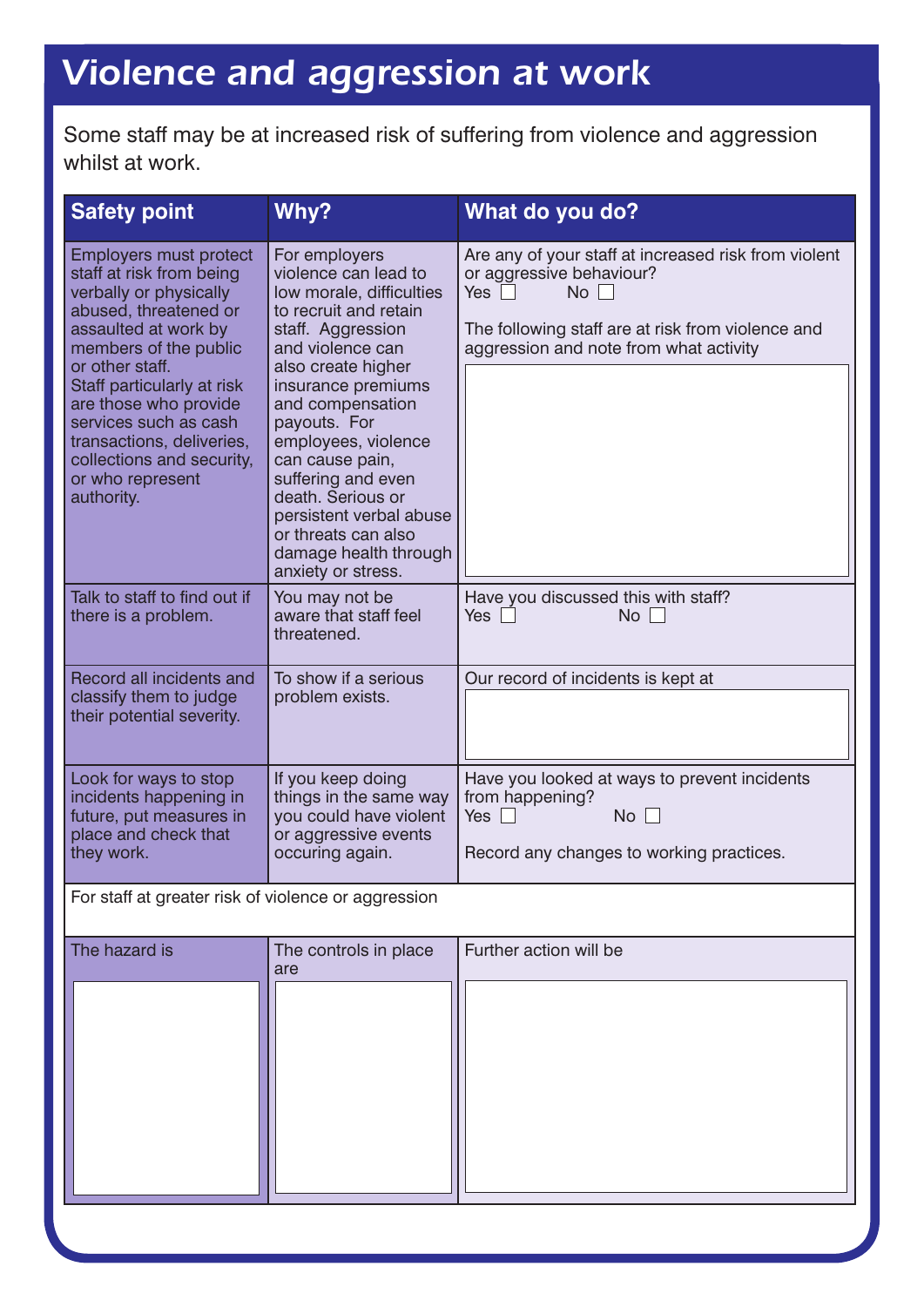| <b>Safety point</b>                                                                                                                   | Why?                                                                                                                                                  | What do you do?                                                                                                                                                                                                                                                                                                                                                                                                                                          |
|---------------------------------------------------------------------------------------------------------------------------------------|-------------------------------------------------------------------------------------------------------------------------------------------------------|----------------------------------------------------------------------------------------------------------------------------------------------------------------------------------------------------------------------------------------------------------------------------------------------------------------------------------------------------------------------------------------------------------------------------------------------------------|
|                                                                                                                                       |                                                                                                                                                       |                                                                                                                                                                                                                                                                                                                                                                                                                                                          |
| Staff must be properly<br>trained to deal with<br>violence and aggression.                                                            | This will reduce<br>potentially violent<br>situations in the<br>workplace and help<br>staff to know how to<br>calm a situation.                       | Does your staff training programme include<br>violence and aggression issues?<br>Yes $\Box$<br>$No$ $\vert \ \vert$<br>Do you do refresher training?<br>Yes $\Box$<br>$No \ \Box$                                                                                                                                                                                                                                                                        |
| You may need an alarm<br>system and back up<br>support for staff.                                                                     | This can make a<br>workplace more<br>secure and create a<br>safe environment for<br>staff to work in.                                                 | Have you got an alarm system in the premises?<br>Yes $\Box$<br>No<br>Do you provide back up support immediately<br>available to staff?<br>Yes<br>No <sub>1</sub><br>If not what do you expect staff to do                                                                                                                                                                                                                                                |
| If there is a violent<br>incident involving a staff<br>member you will need to<br>respond quickly to avoid<br>any long-term distress. | You can reduce the<br>severity of the after<br>effects of the incident<br>and help the staff<br>member feel able to<br>return confidently to<br>work. | Do you have arrangements for victims to talk<br>through their experience?<br>Yes $\Box$<br>No <sub>1</sub><br>Would you be able to arrange time off if<br>necessary?<br>Yes $\Box$<br>No <sub>1</sub><br>Could you arrange specialist counselling if<br>needed?<br>Yes $\Box$<br>$No$ $\Box$<br>Could you arrange legal help for a victim if<br>necessary?<br>Yes $\Box$<br>No<br>Have you thought about the effects on other staff?<br>Yes $\Box$<br>No |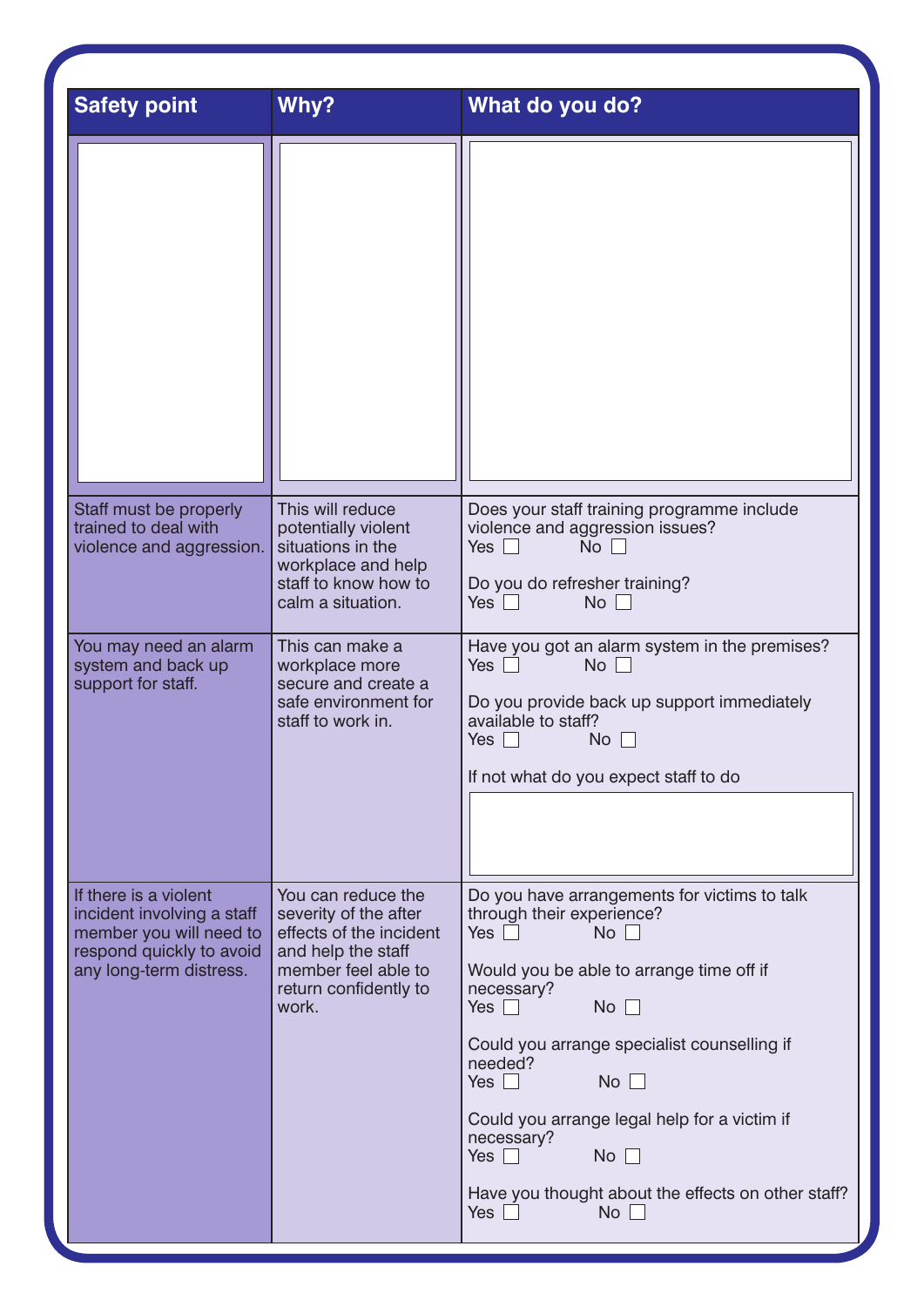## *Staff working alone*

Staff who work by themselves without close or direct supervision can have some additional risks to their health and safety.

| <b>Safety point</b>                                                                                                                                                                                                                                                                                                                                                                                                                                                                                                                 | Why?                                                                                                                                                                                                                                                                 | What do you do?                                                                                                                                                                                                             |
|-------------------------------------------------------------------------------------------------------------------------------------------------------------------------------------------------------------------------------------------------------------------------------------------------------------------------------------------------------------------------------------------------------------------------------------------------------------------------------------------------------------------------------------|----------------------------------------------------------------------------------------------------------------------------------------------------------------------------------------------------------------------------------------------------------------------|-----------------------------------------------------------------------------------------------------------------------------------------------------------------------------------------------------------------------------|
| People who work on<br>their own need a specific<br>risk assessment.<br>For example<br>• staff who are on<br>their own in the<br>premises, e.g. in<br>small workshops,<br>petrol stations, kiosks,<br>shops and also<br>homeworkers:<br>• staff who work<br>separately from<br>others, e.g. in<br>warehouses or leisure<br>centres.<br>• staff working outside<br>normal hours, e.g.<br>cleaners, security,<br>maintenance or repair<br>staff etc:<br>• staff working away<br>from premises, e.g.<br>estate agents or sales<br>reps. | Lone workers should<br>not be at more risk<br>than other workers.<br>As well as the<br>usual risks like fire,<br>equipment failure,<br>illness and accident,<br>they may face<br>particular problems<br>such as moving heavy<br>objects on their own or<br>violence. | Do any of your staff work alone?<br>Yes I<br>No l<br>The following staff are lone workers<br>Talk to the employees to make sure you identify<br>all the relevant hazards, and put controls in place<br>to reduce the risks. |

For staff who work alone

| The controls in place<br>are | Further action that is needed is |
|------------------------------|----------------------------------|
|                              |                                  |
|                              |                                  |
|                              |                                  |
|                              |                                  |
|                              |                                  |
|                              |                                  |
|                              |                                  |
|                              |                                  |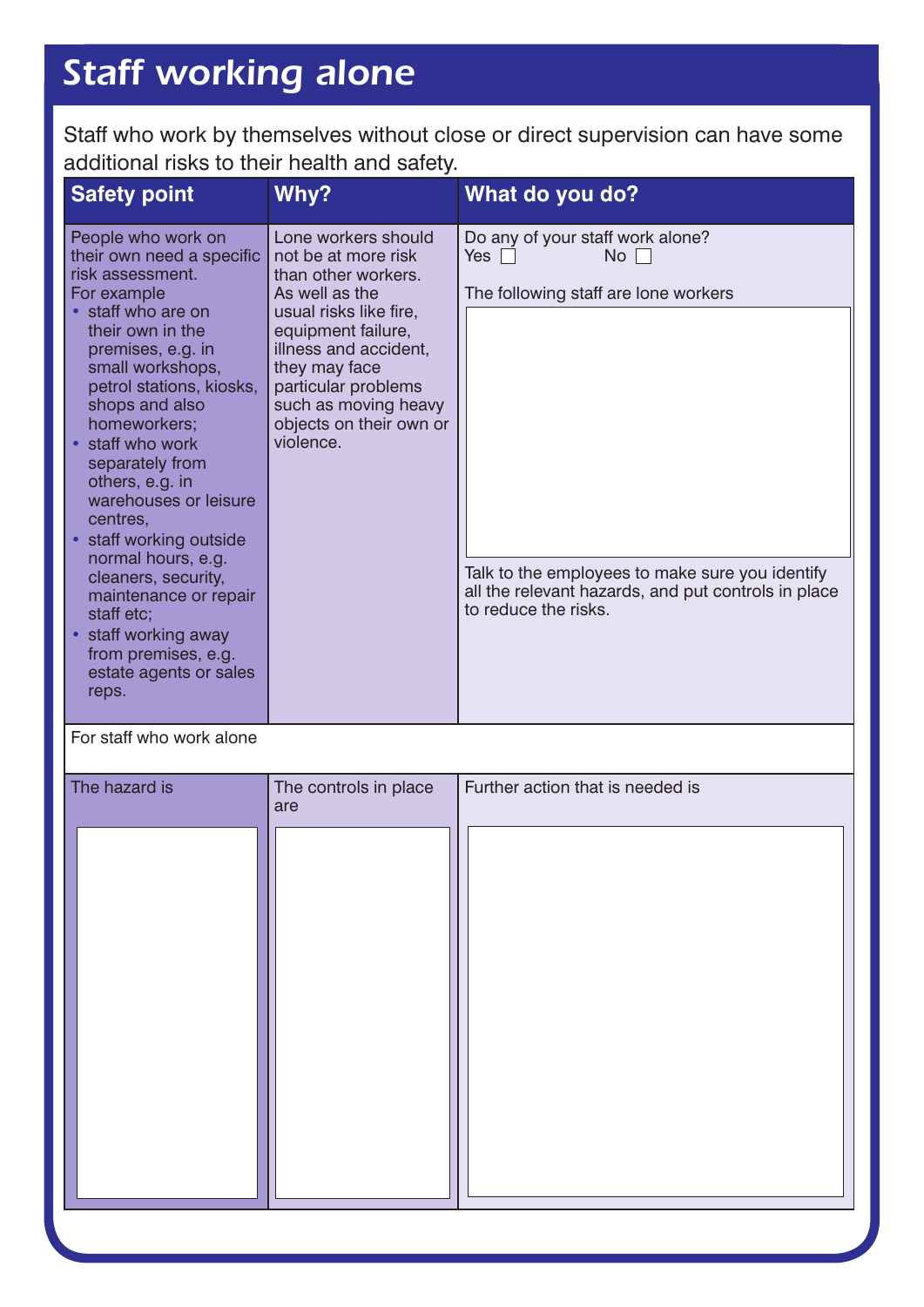| <b>Safety point</b>                                                                                                                                                                                                                                                                                                                                                                                                                                                | Why?                                                                                                                                                                                                              | What do you do?                                                                                                                                                                                                                                                                                                                                                                                                                                 |
|--------------------------------------------------------------------------------------------------------------------------------------------------------------------------------------------------------------------------------------------------------------------------------------------------------------------------------------------------------------------------------------------------------------------------------------------------------------------|-------------------------------------------------------------------------------------------------------------------------------------------------------------------------------------------------------------------|-------------------------------------------------------------------------------------------------------------------------------------------------------------------------------------------------------------------------------------------------------------------------------------------------------------------------------------------------------------------------------------------------------------------------------------------------|
| Training is particularly<br>important where there<br>is limited supervision<br>to control, guide and<br>help in situations of<br>uncertainty.                                                                                                                                                                                                                                                                                                                      | Training may be<br>critical to avoid panic<br>reactions in unusual<br>situations. Lone<br>workers need to be<br>sufficiently experienced<br>and to understand the<br>risks and precautions<br>fully.              | Do you have young or inexperienced people<br>working alone?<br>Yes $\Box$<br>$No \ \Box$<br>Does your staff training programme include issues<br>for lone working?<br>No <sub>1</sub><br>Yes $\Box$<br>Do you do refresher training?<br>Yes $\Box$<br>$No \ \Box$                                                                                                                                                                               |
| Although lone workers<br>do not have constant<br>supervision, it is still<br>your duty to ensure their<br>health and safety.<br>What supervision you<br>give depends on the<br>risks involved and the<br>ability of the lone worker<br>to identify and handle<br>health and safety issues.<br>The higher the risk,<br>the greater the level of<br>supervision required.<br>It should not be left to<br>individual staff members<br>to decide if they need<br>help. | Supervision can help<br>make sure that staff<br>understand the risks<br>in their work and the<br>safety precautions<br>are being carried<br>out. Supervisors also<br>provide guidance in<br>uncertain situations. | Does anyone visit the employee during the lone<br>working?<br>Yes $\Box$<br>$No \ \Box$<br>Do staff have mobile phones to contact managers<br>or used in an emergency?<br>No <sub>1</sub><br>Yes $\Box$<br>Do you have any devices to raise the alarm in the<br>event of an emergency?<br>Yes $\Box$<br>No<br>Do you carry out any checks that a lone worker<br>has finished work safely?<br>Yes $\vert \vert$<br>No<br>What checks do you do?: |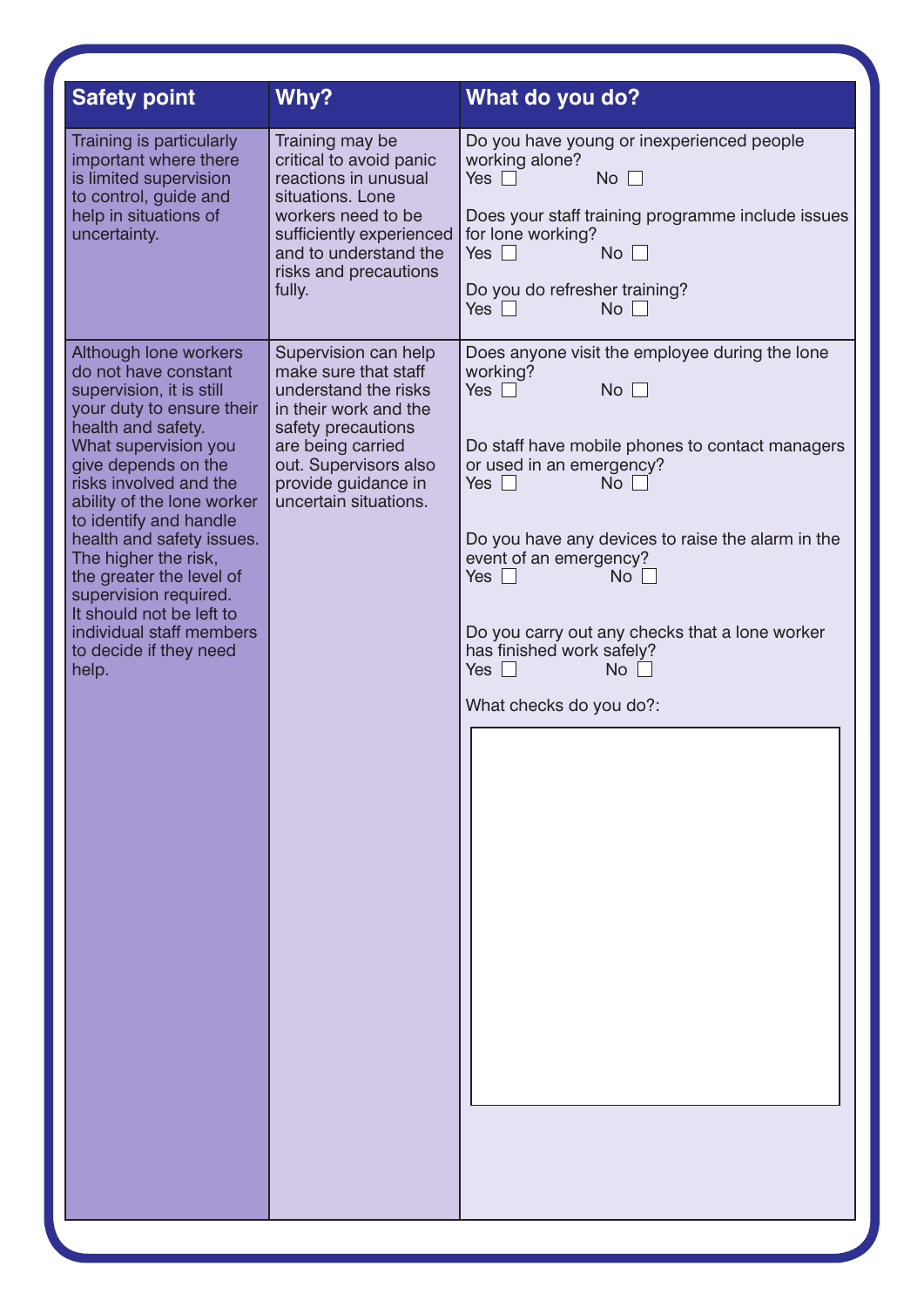## *Workplace transport*

Workplace transport can pose significant risks to staff that must be assessed. Transport accidents can often be serious or fatal.

| <b>Safety point</b>                                                                                                                                                  | Why?                                                                                                                                                                                                                  | How do you do this?                                                                                                                                                    |
|----------------------------------------------------------------------------------------------------------------------------------------------------------------------|-----------------------------------------------------------------------------------------------------------------------------------------------------------------------------------------------------------------------|------------------------------------------------------------------------------------------------------------------------------------------------------------------------|
| Workplace transport<br>must be safe for<br>employees, both from<br>the risk of being a<br>pedestrian around<br>transport, and while<br>using workplace<br>transport. | Every year a significant<br>number of people are<br>killed by accidents<br>involving vehicles in<br>the workplace, and<br>many more people<br>are injured. A lot of<br>damage is also done<br>to property and profit. | Are vehicles used at your business?<br>No $\Box$<br>Yes $\Box$<br>Good planning, training, awareness, and<br>appropriate use of vehicles, can avoid most<br>accidents. |
| We have the following types of vehicles in our premises                                                                                                              |                                                                                                                                                                                                                       |                                                                                                                                                                        |
| Vehicle                                                                                                                                                              | <b>Registration Number</b>                                                                                                                                                                                            | Used for                                                                                                                                                               |

Other vehicles that use our premises include:

(i.e. customer vehicles, delivery vehicles, rights of way across your premises etc.)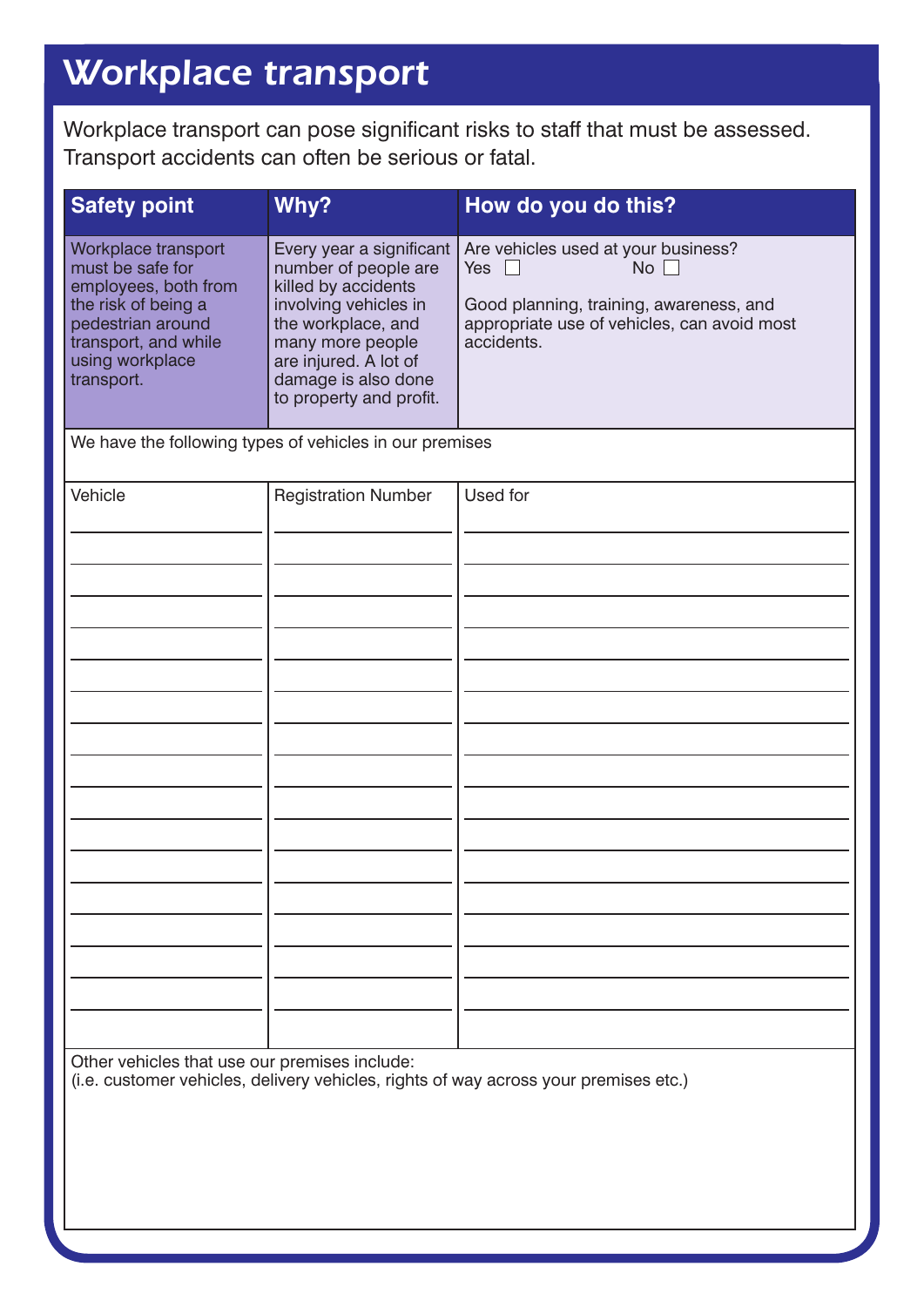| <b>Safety point</b>                                                                                                   | Why?                                                                                                                                                                                                                                                                                        | How do you do this?                                                                                                                                                                                                                                                                                                                                                                                                                               |
|-----------------------------------------------------------------------------------------------------------------------|---------------------------------------------------------------------------------------------------------------------------------------------------------------------------------------------------------------------------------------------------------------------------------------------|---------------------------------------------------------------------------------------------------------------------------------------------------------------------------------------------------------------------------------------------------------------------------------------------------------------------------------------------------------------------------------------------------------------------------------------------------|
| If people have to climb<br>on and off of parts of<br>the vehicles, the access<br>must be safe and well<br>maintained. | <b>Falls from vehicles</b><br>are a major source of<br>serious injury.                                                                                                                                                                                                                      | People climb on vehicles in order to:                                                                                                                                                                                                                                                                                                                                                                                                             |
| You must keep the<br>premises where vehicles<br>are used as safe as<br>reasonably practical.                          | If you can keep<br>the site safe, (for<br>example by keeping<br>vehicle speeds as<br>low as possible,<br>keeping vehicles and<br>pedestrians separate,<br>having clear lines of<br>sight around vehicle<br>movement areas etc)<br>you will reduce the<br>chances of accidents<br>happening. | Can drivers see clearly round the site?<br>Yes $\Box$<br>No<br>Is lighting adequate?<br>Yes<br>No <sub>1</sub><br>Is the road surface good?<br>Yes<br>No <sub>1</sub><br>$\mathbf{I}$<br>Are markings and signs clear?<br>Yes<br>No<br>$\mathbf{L}$<br>Are vehicles and pedestrians separate?<br>Yes<br>No <sub>1</sub><br>Have you minimized the need to reverse?<br><b>Yes</b><br>No<br>Have you control of vehicle speeds?<br><b>Yes</b><br>No |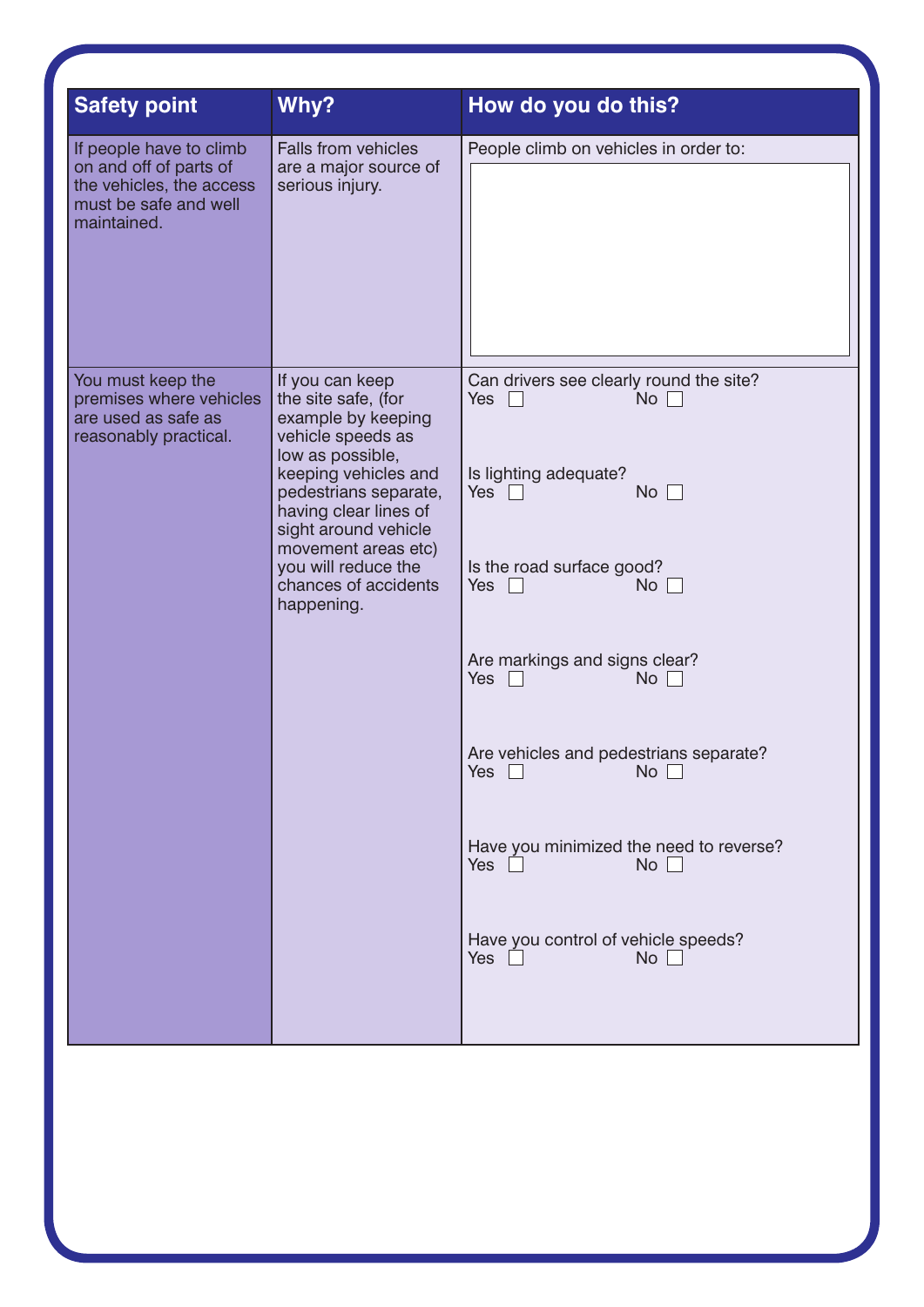| <b>Safety point</b>                                                 | Why?                                                                             | How do you do this?                                                                                                                                                                                                                                                                                                                                                                                                                                    |  |
|---------------------------------------------------------------------|----------------------------------------------------------------------------------|--------------------------------------------------------------------------------------------------------------------------------------------------------------------------------------------------------------------------------------------------------------------------------------------------------------------------------------------------------------------------------------------------------------------------------------------------------|--|
| You must maintain<br>vehicles and keep them<br>in a safe condition. | Unsafe vehicles can<br>cause accidents.                                          | Vehicles are serviced every<br>Maintenance is done by<br>Report any problems to<br>If you think that vehicle is not safe<br><b>DO NOT USE IT.</b>                                                                                                                                                                                                                                                                                                      |  |
| <b>Safety point</b>                                                 | Why?                                                                             | How do you do this?                                                                                                                                                                                                                                                                                                                                                                                                                                    |  |
| You must check to see<br>that your staff are driving<br>safely.     | Safe driving practices<br>are far less likely<br>to cause a serious<br>accident. | Do you have a staff driver training programme for<br>specialist vehicles?<br>Yes $\Box$<br>No<br>Do you check employees driver licenses<br>regularly?<br>No $\square$<br>Yes $\Box$<br>Do you have systems in place to check how well<br>your staff are driving?<br>Yes $\Box$<br>$No$ $\Box$<br>Do you have access to refresher driver training?<br>Yes $\Box$<br>$No$ $\Box$<br>Remember to record training in the staff training<br>records sheets. |  |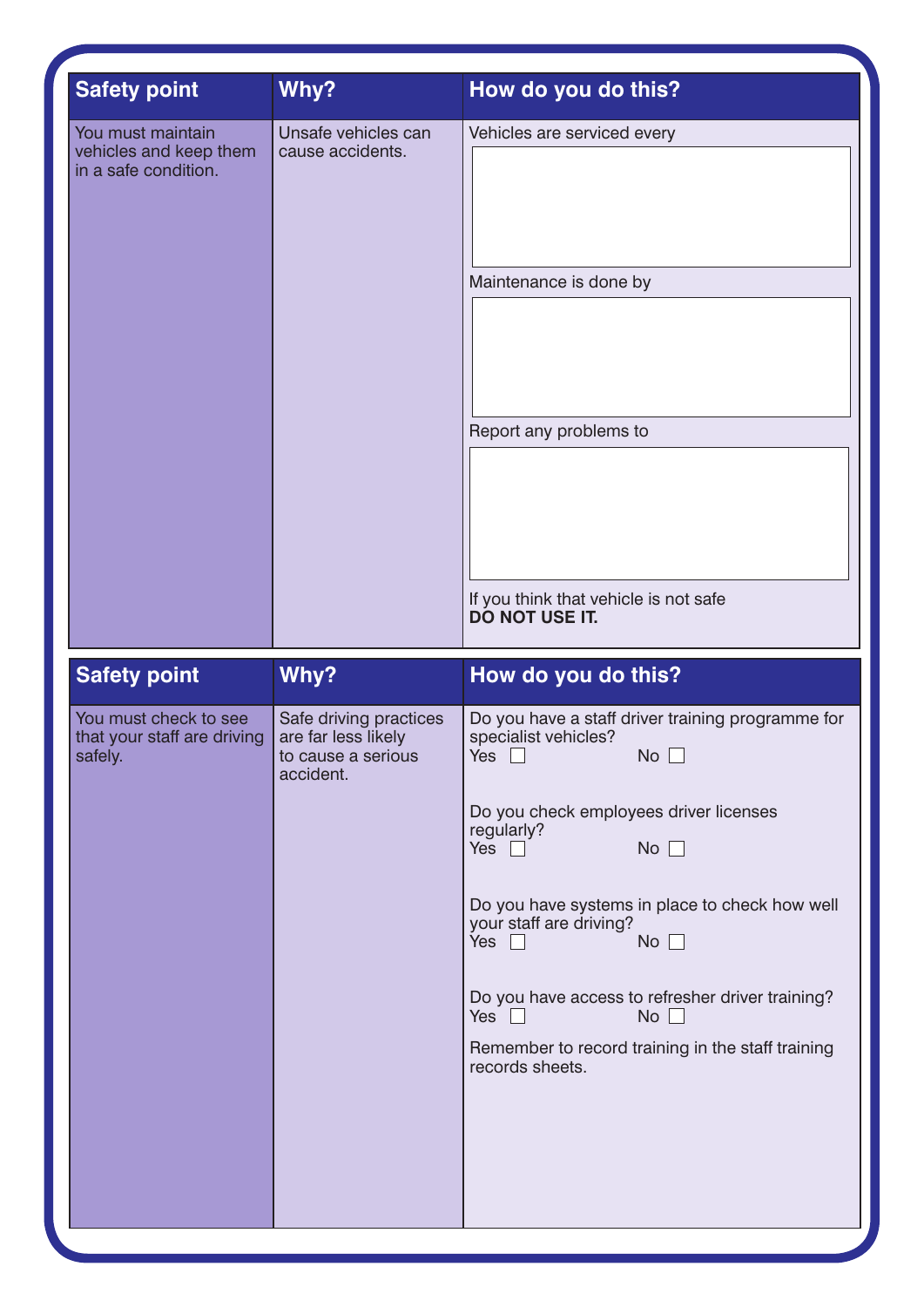## *Work Equipment*

Whatever your business you provide equipment at work. Machinery and work equipment can pose risks to staff that must be assessed. Some machinery and equipment can be particularly dangerous and require special checks and controls.

| <b>Safety point</b>                                                                                           | Why?                                                                                                                                                                                                                                        | How do you do this?                                                                                                                             |  |  |
|---------------------------------------------------------------------------------------------------------------|---------------------------------------------------------------------------------------------------------------------------------------------------------------------------------------------------------------------------------------------|-------------------------------------------------------------------------------------------------------------------------------------------------|--|--|
| Work equipment must<br>be safe for employees to<br>use.                                                       | Every year, there are<br>accidents from using<br>work equipment.<br>Accidents not only<br>cause suffering, they<br>cost money in lost<br>working hours, training<br>temporary staff,<br>insurance premiums,<br>fines and managers'<br>time. | By using safe, well-maintained equipment<br>operated by adequately trained staff.<br>Do staff use potentially hazardous equipment?<br>Yes<br>No |  |  |
| We use the following potentially hazardous machines and equipment                                             |                                                                                                                                                                                                                                             |                                                                                                                                                 |  |  |
| <b>Examples</b><br>Machines i.e. any cutting                                                                  | We have                                                                                                                                                                                                                                     | We use it for                                                                                                                                   |  |  |
| machines, drilling<br>machines, mincers and<br>grinders,<br>photocopiers, and 'ride<br>on' machines;          |                                                                                                                                                                                                                                             |                                                                                                                                                 |  |  |
| Hand tools i.e.<br>screwdrivers, knives,<br>hand saws and meat<br>cleavers;                                   |                                                                                                                                                                                                                                             |                                                                                                                                                 |  |  |
| Lifting equipment i.e. lift<br>trucks, elevating work<br>platforms, hoists, lifting<br>slings and bath lifts; |                                                                                                                                                                                                                                             |                                                                                                                                                 |  |  |
| Hot equipment i.e.<br>catering equipment,<br>large lighting rigs,<br>portable heaters,                        |                                                                                                                                                                                                                                             |                                                                                                                                                 |  |  |
| Other equipment i.e.<br>ladders and water<br>pressure cleaners.                                               |                                                                                                                                                                                                                                             |                                                                                                                                                 |  |  |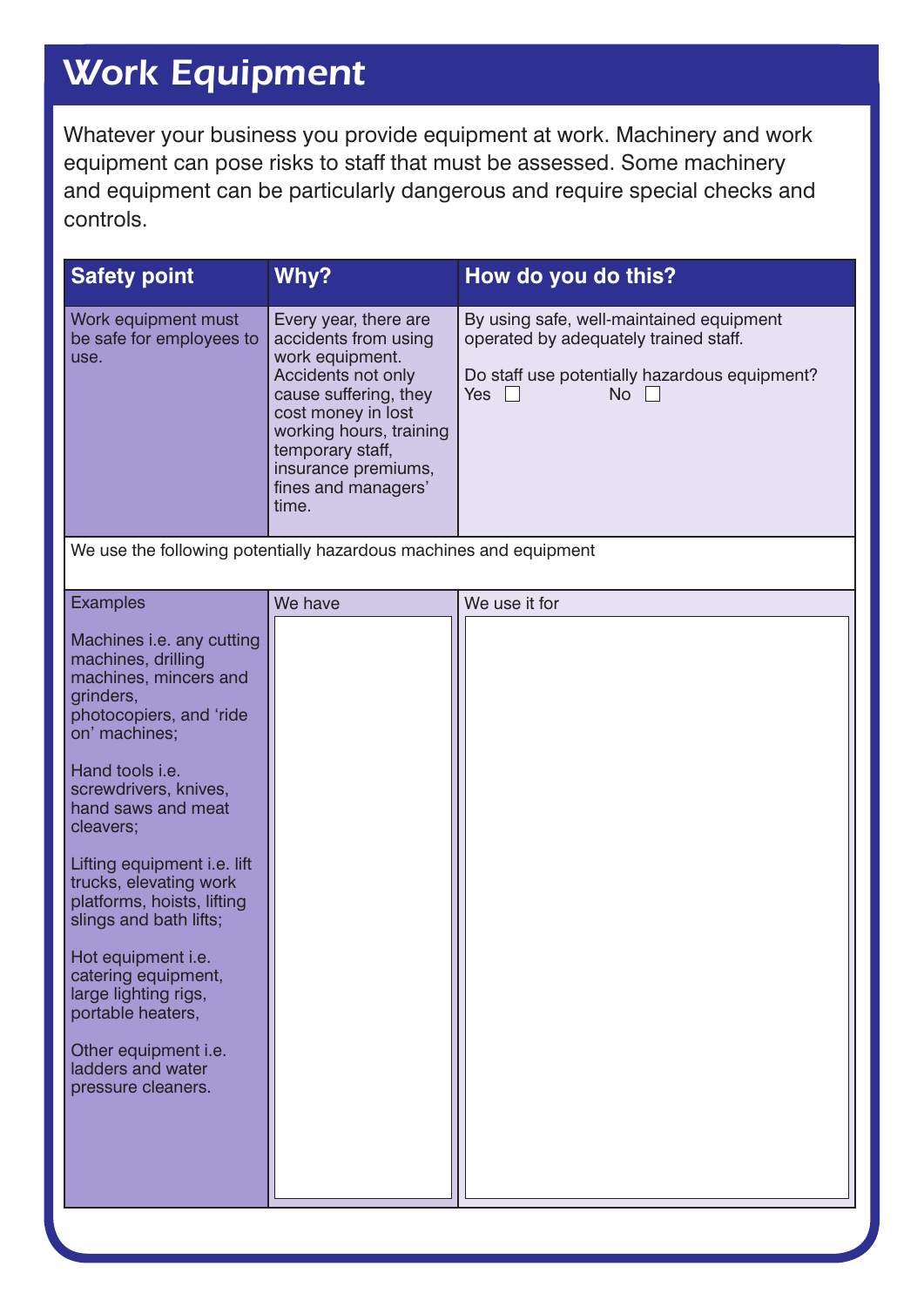| <b>Safety point</b>                                                                                           | Why?                                                                                                                                                                               | How do you do this?                                                                                                                                                                                                                                                                                                     |  |  |
|---------------------------------------------------------------------------------------------------------------|------------------------------------------------------------------------------------------------------------------------------------------------------------------------------------|-------------------------------------------------------------------------------------------------------------------------------------------------------------------------------------------------------------------------------------------------------------------------------------------------------------------------|--|--|
| Is this the right<br>equipment for the job?                                                                   | Many accidents<br>happen because<br>people have not<br>chosen the right<br>equipment for the work<br>to be done.                                                                   | Make sure the right equipment is available for the<br>job, plan ahead to buy or hire equipment if you do<br>not have what is needed. For example getting an<br>access tower for a long job at high level instead of<br>using a ladder.                                                                                  |  |  |
| Is the equipment safe?                                                                                        | Unsafe equipment<br>can cause accidents<br>by entanglement,<br>stabbing,<br>shearing, crushing,<br>trapping, cutting or<br>electrocution.<br>Some equipment<br>poses greater risks | All new equipment should have clear instructions,<br>be CE marked and you should do basic safety<br>checks.<br>Machine guards, safety devices and controls<br>should be in good working order and well<br>maintained.<br>Equipment is checked by                                                                        |  |  |
|                                                                                                               | when it is being<br>maintained or repaired<br>then in normal use<br>and people will not be<br>aware of this                                                                        | Maintenance is done by                                                                                                                                                                                                                                                                                                  |  |  |
|                                                                                                               |                                                                                                                                                                                    | Report any problems to                                                                                                                                                                                                                                                                                                  |  |  |
|                                                                                                               |                                                                                                                                                                                    | If you think that equipment is not safe DO NOT<br>USE IT.<br>Make sure that all staff know not to use this<br>equipment.                                                                                                                                                                                                |  |  |
| Some types of<br>equipment are also<br>required by law to be<br>thoroughly examined by<br>a competent person. | If the equipment fails<br>it is likely to cause a<br>serious accident.                                                                                                             | Lifting equipment, pressure systems and power<br>presses must be thoroughly examined by a<br>competent person at regular intervals either set<br>down in law, or through an examination scheme<br>drawn up by a competent person.<br>This equipment should be listed on the check<br>sheet at the end of this section.  |  |  |
| Have you got the right<br>protective equipment?                                                               | Protective equipment<br>and devices shield or<br>separate the person<br>from the danger posed<br>by the equipment and<br>reduce the chances of<br>an injury.                       | Do you check the instructions for the equipment<br>and provide the protective equipment they<br>specify?<br>Yes $\Box$<br>$No$ $\Box$<br>Do you train staff to use the protective equipment<br>properly?<br>Yes $\square$<br>No <sub>1</sub><br>Do you check it is being properly used?<br>Yes $\Box$<br>$No \ \square$ |  |  |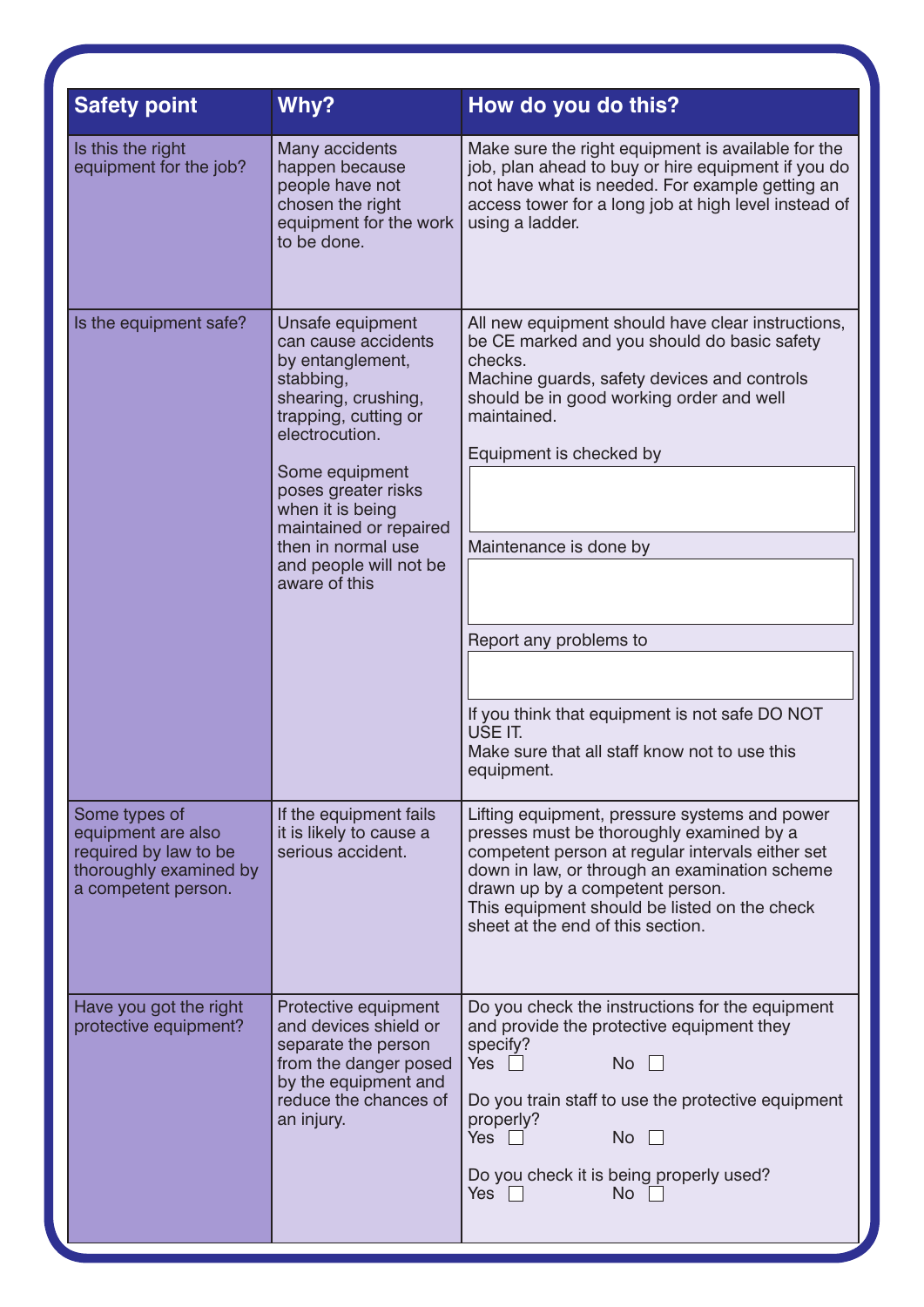| <b>Safety point</b>                                        | Why?                                                                                                                                                                                                                              | How do you do this?                                                                                                                                                                                                                                                                                                                                                           |
|------------------------------------------------------------|-----------------------------------------------------------------------------------------------------------------------------------------------------------------------------------------------------------------------------------|-------------------------------------------------------------------------------------------------------------------------------------------------------------------------------------------------------------------------------------------------------------------------------------------------------------------------------------------------------------------------------|
| Is the environment<br>around the equipment<br>safe?        | An unobstructed work<br>area and clear, non-<br>slip, level floor reduce<br>the chance of trip or<br>slip accidents. Good<br>lighting helps people<br>to see any hazard<br>more clearly.                                          | Is your work area clean and tidy?<br>Yes $\Box$<br>No<br>Are building problems quickly repaired?<br>Yes  <br><b>No</b>                                                                                                                                                                                                                                                        |
| Staff must be properly<br>trained to use work<br>equipment | Some equipment has<br>risks which are not<br>obvious to people<br>using it before they<br>know the way it<br>operates properly.<br>Refresher training will<br>reduce the chances of<br>bad habits developing<br>in the workforce. | Do you have a staff training programme?<br>Yes $\Box$<br><b>No</b><br>Does it include training for the more dangerous<br>equipment you use?<br>Yes $\Box$<br>No<br>Does it include repair and maintenance<br>instruction?<br><b>No</b><br>Yes $\Box$<br>Do you do refresher training?<br>Yes $\Box$<br><b>No</b><br>Remember to record training in staff training<br>records. |